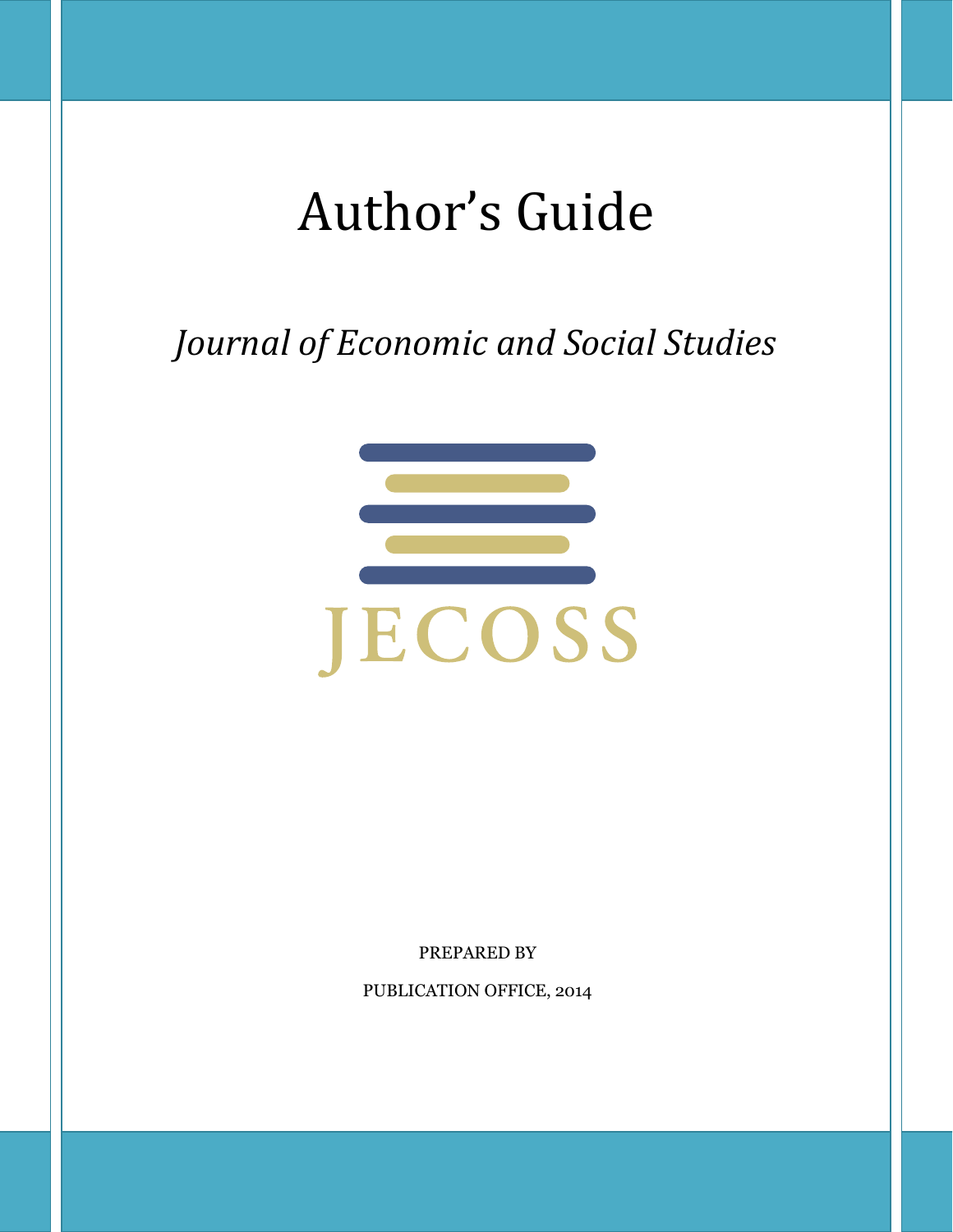# **Journal of Economic and Social Studies can be found in the following databases**



# **Journal of Economic and Social Studies is also member of**

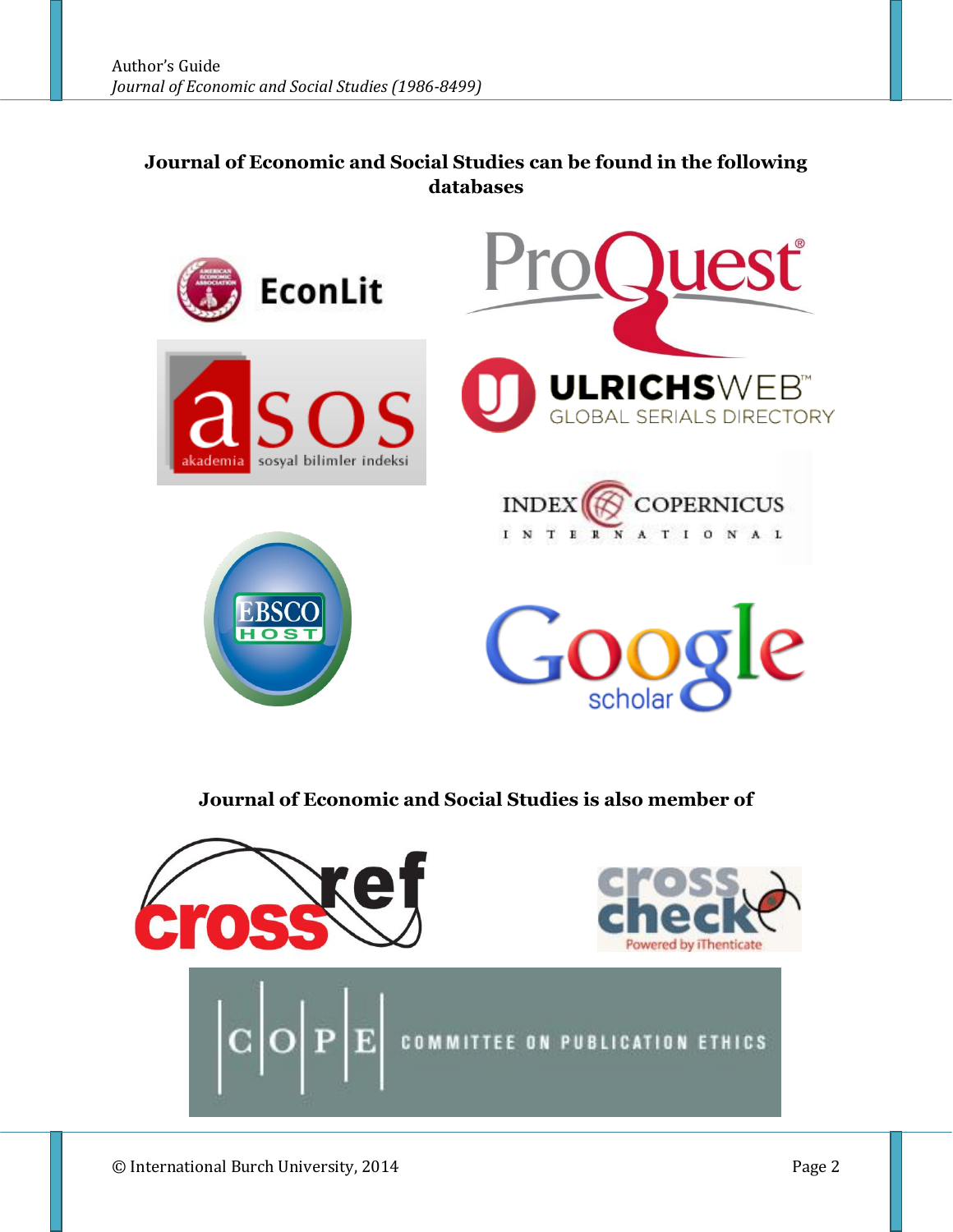## **Briefing**

Journal of Economic and Social Studies (JECOSS) aims to develop scientific knowledge in the areas that include, and are related to the following fields: Economics, Business Administration, Public Administration, Political Studies, International Relations, Econometrics, Sociology, Psychology, Labor Economics and Industrial Relations.

As an international social sciences journal with interdisciplinary feature, it aims to set a ground for bringing social science communities across disciplines identified above with a will for sharing information and debate.

The journal publishes refereed articles and technical research notes that build on theory and contemporary scientific knowledge. Articles submitted to JECOSS will be peerreviewed and expected to report previously unpublished scientific work.

Submitted manuscripts should follow journal guidelines and should not be under consideration elsewhere.

#### **Format Guidelines for Authors**

# **Title of the Paper** (14pt, bold)

#### **Name and Surname** (12pt, bold)

Name of organization or institution (12 pt, normal)

Country (12 pt, normal)

*e-mail address* (12pt, italic)

*Abstract:* Length of abstract should be no more than 300 words (italic, 11pt).

*Keywords:* Maximum of 5 words (italic, 11pt)

*JEL Classification:* Maximum of 3 JEL codes (Italic, 11pt). See the following webpage to choose the appropriate classification codes: http://www.aeaweb.org/econlit/jelCodes.php

All headings should be 12pt, bold

All subheadings should be 12pt, italic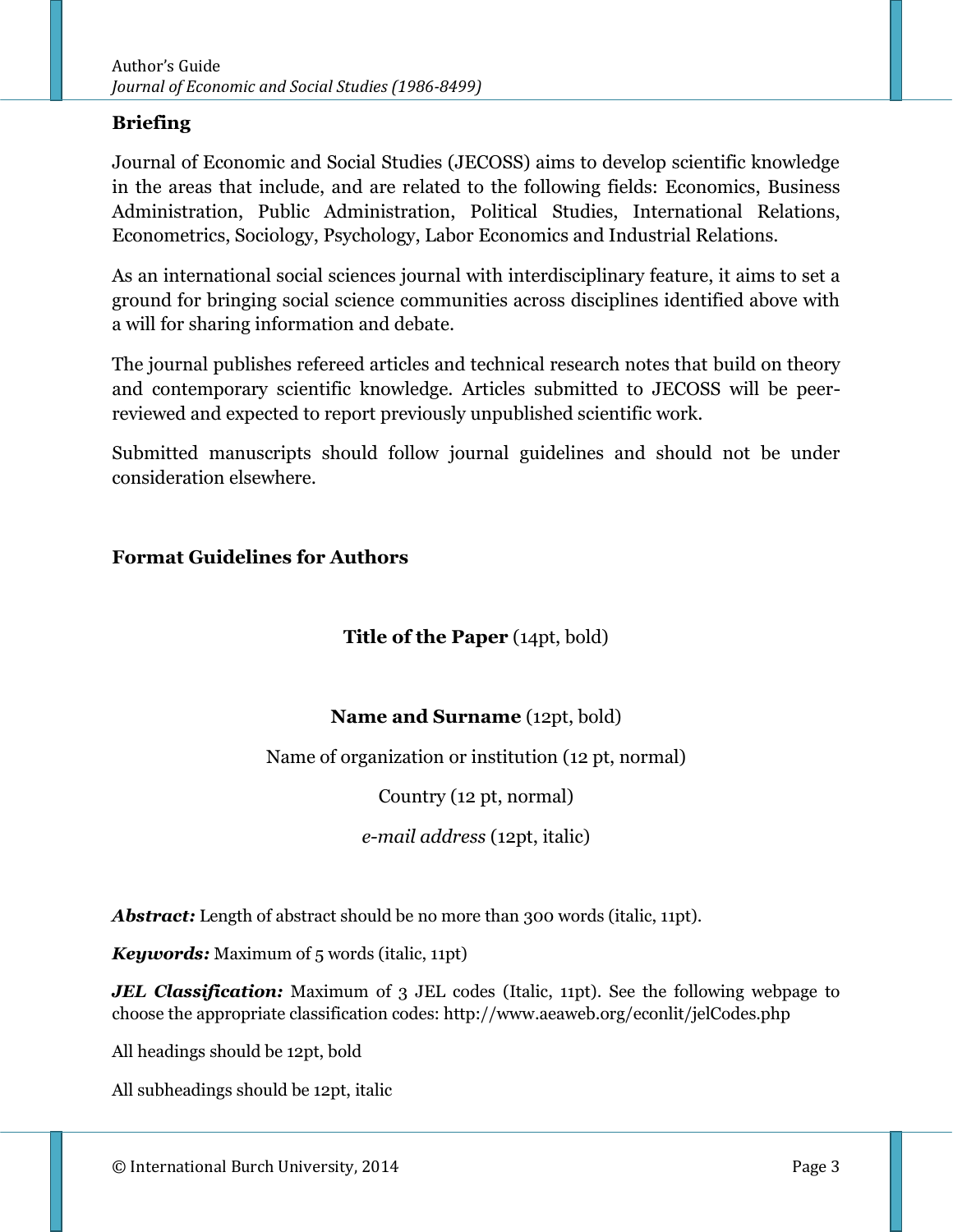#### **Introduction**

Papers should be submitted in English as doc. file attachment. Each paper should be single-spaced (1.0) with margins type normal, A4 paper size, with pages in numbered sequence. The font used for the main body should be 12 pt Times New Roman and for the endnotes 10 pt Times New Roman. Endnotes should be numbered consecutively and placed at the end of the text. Please leave one line empty before and after every section.

In introduction clearly explain the nature of the problem, previous work, purpose, and contribution of the paper. Ensure that your paper has been fully proofread before submitting it for publishing.

#### **Main Body of Paper**

The main body of the paper should cover the following sections: Literature review, Methodology, Data Analysis, Discussion, Results/Findings, Conclusion, and References.

Do your best to write your paper in accordance to these sections and avoid long titles in the main body of your paper.

#### **Figures and Tables**

Figures and Tables should be placed as close to their reference point in text as possible and they should be numbered consecutively as they appear in the text. All Figures and Tables must have titles and must be referenced from within the text. We emphasize that, all Tables and Figures should be included in one file, and integrated into the text at the appropriate points (not in an appendix), unless they are large and interrupt the flow of the text. In this case they should be appended and numbered consecutively in Arabic numerals with a descriptive caption. Appendix should be placed at the end of your paper, after the references.

Along with sending the paper, authors should attach the original document were the tables and figures are created.

Avoid color images as the journal is printed in black and white. Illustrations should be preferably included into the text as objects. They should be consecutively numbered in Arabic numerals with the heading always above the Table or Figure; they should not be typed in bold, font 12, single line spacing and the source beneath, also single line spacing.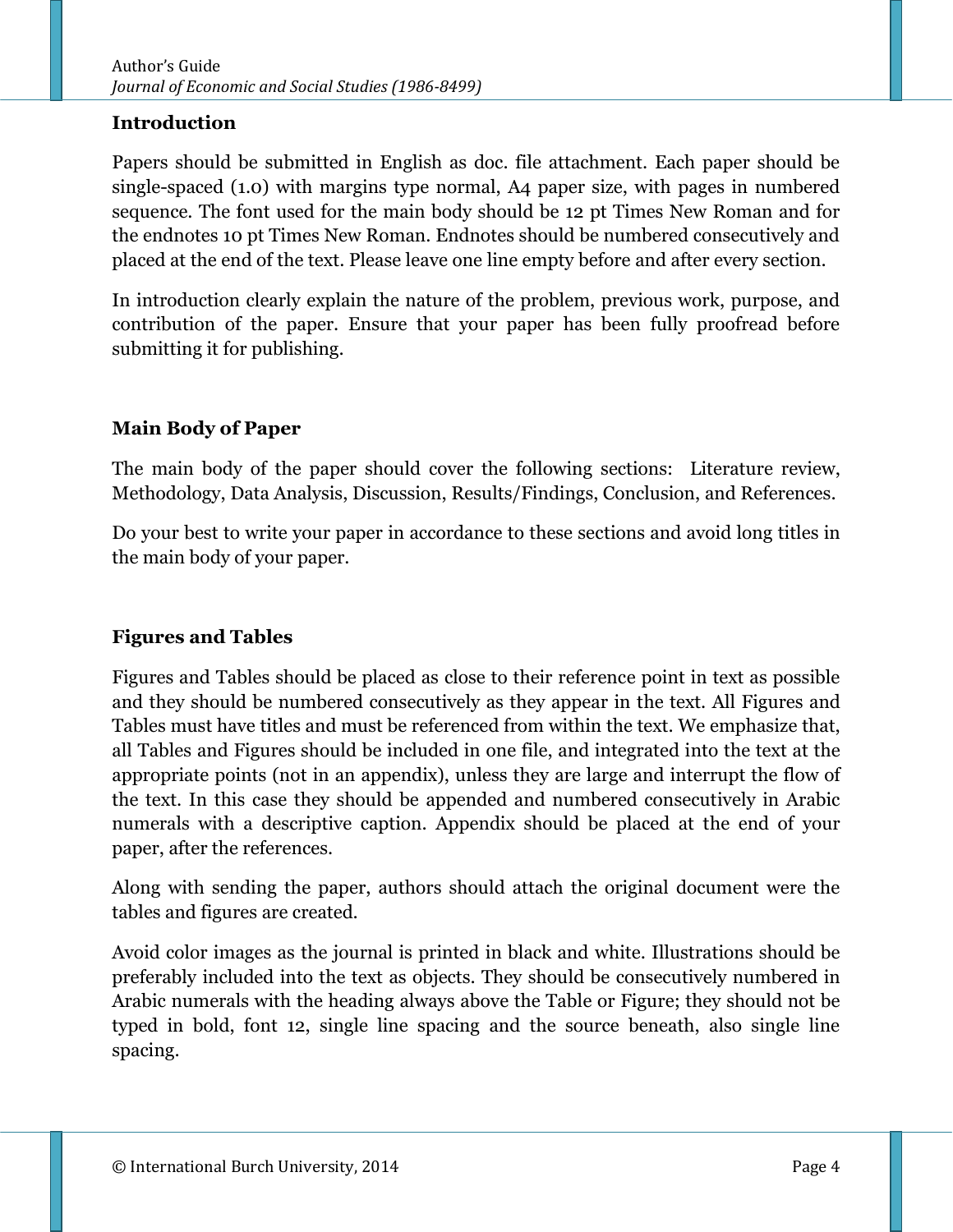Table 1: (12 pt, normal); Table captions should always be positioned above the Tables. The final sentence of a Table caption should end without a period.

#### **Sample:**

| Argentina      | Dominican Republic | Israel      | Portugal      |
|----------------|--------------------|-------------|---------------|
| Austria        | Ecuador            | Italy       | Romania       |
| Belgium        | Egypt              | Japan       | Spain         |
| <b>Bolivia</b> | El Salvador        | Jordan      | Sweden        |
| <b>Brazil</b>  | Ethiopia           | Korea       | Switzerland   |
| Chile          | Finland            | Mexico      | Syria         |
| China          | France             | Morocco     | Taiwan, China |
| Colombia       | Greece             | Netherlands | Thailand      |
| Costa Rica     | Guatemala          | Norway      | Turkey        |
| Cyprus         | Indonesia          | Panama      | Venezuela     |
| Denmark        | Iran               | Peru        |               |

Table 1: Economies Included in the Study

Source: Authors' own work

# **Equations**

Equations should be centered and numbered as the following example. It is preferable to use 'equation editor' or 'Math Type' for the necessary equations, as it follows:

$$
P(x) = x^2 + 1\tag{1}
$$

Be sure that the symbols in your equation have been defined before or immediately following the equation. Use " $(1)$ ", not "Eq.  $(1)$ " or "equation  $(1)$ ", except at the beginning of a sentence: "Equation (1) is . . ."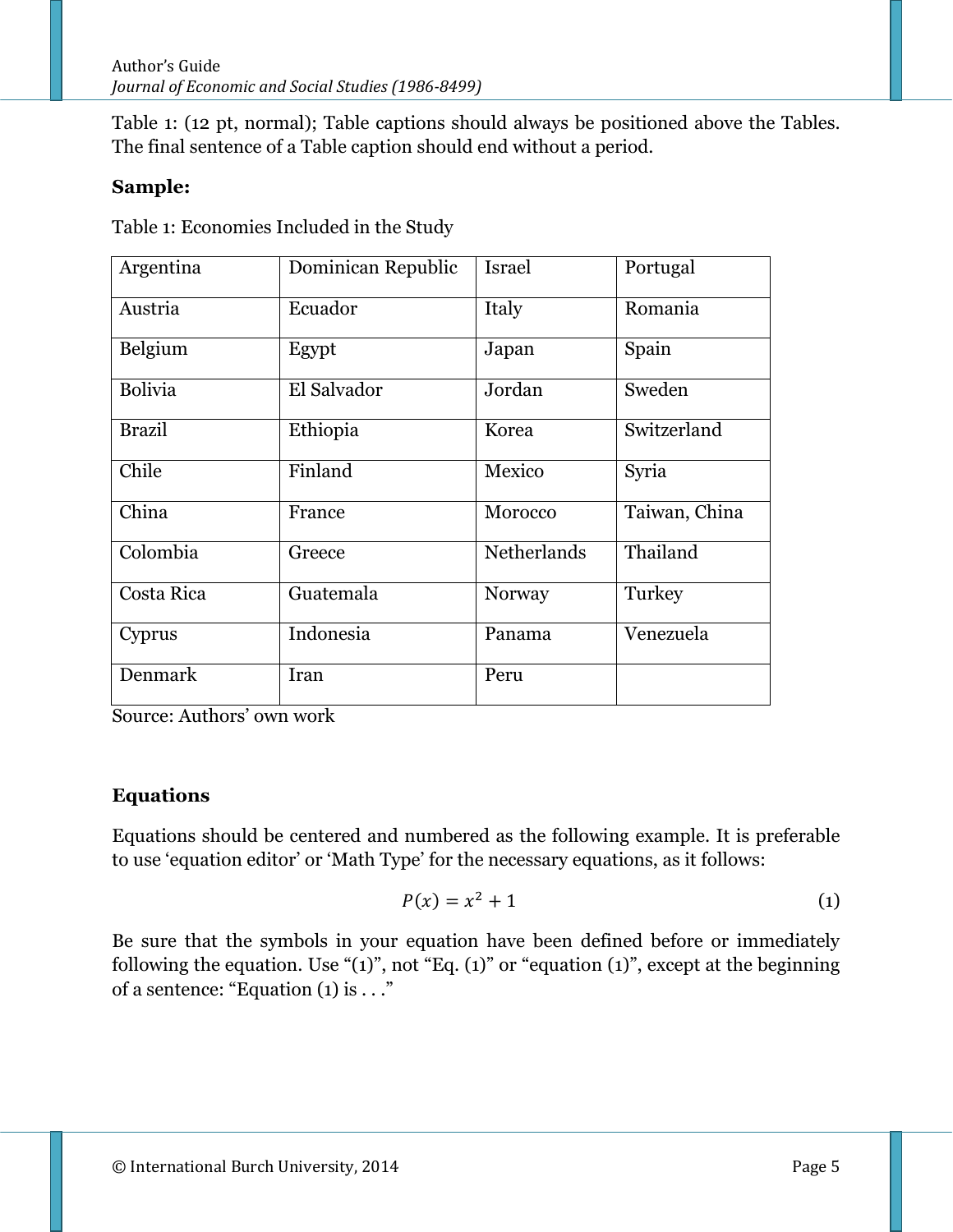#### **Abbreviations and Acronyms**

Define abbreviations and acronyms the first time they are used in the text, even after they have been defined in the abstract. Do not use abbreviations in the title or headings unless they are unavoidable.

#### **Conclusion**

Clearly indicate advantages, limitations and possible applications of your paper.

#### **References**

References and Citations should follow the American Psychological Association (APA), in alphabetical order at the end of the paper.

The following rules for handling works by a single author or multiple authors apply to all APA-style references in your reference list, regardless of the type of work (book, article, electronic resource, etc.)

#### **Books and book chapters**

#### **Single author**

| Rule      | Last name, initial(s). (Year). Title. Place: Publisher               |
|-----------|----------------------------------------------------------------------|
| Reference | Porter, M. E. (1985). Competitive Advantage, Creating and Sustaining |
| list      | Superior Performance. New York: The Free Press                       |
| In-text   | Porter (1985) stated that                                            |
|           | Or                                                                   |
|           | It is suggested that (Porter, 2011)                                  |

#### **Two authors**

| Rule      | Last name, initial(s)., & Last name, initial(s). (Year). Title. Place:<br>Publisher |
|-----------|-------------------------------------------------------------------------------------|
| Reference | Welch J. & Welch S. (2005). Winning. New York: Perfect Bound                        |
| list      |                                                                                     |
| In-text   | Welch and Welch (2005) argued that                                                  |
|           | Or.                                                                                 |
|           | In their findings (Welch and Welch, 2005)                                           |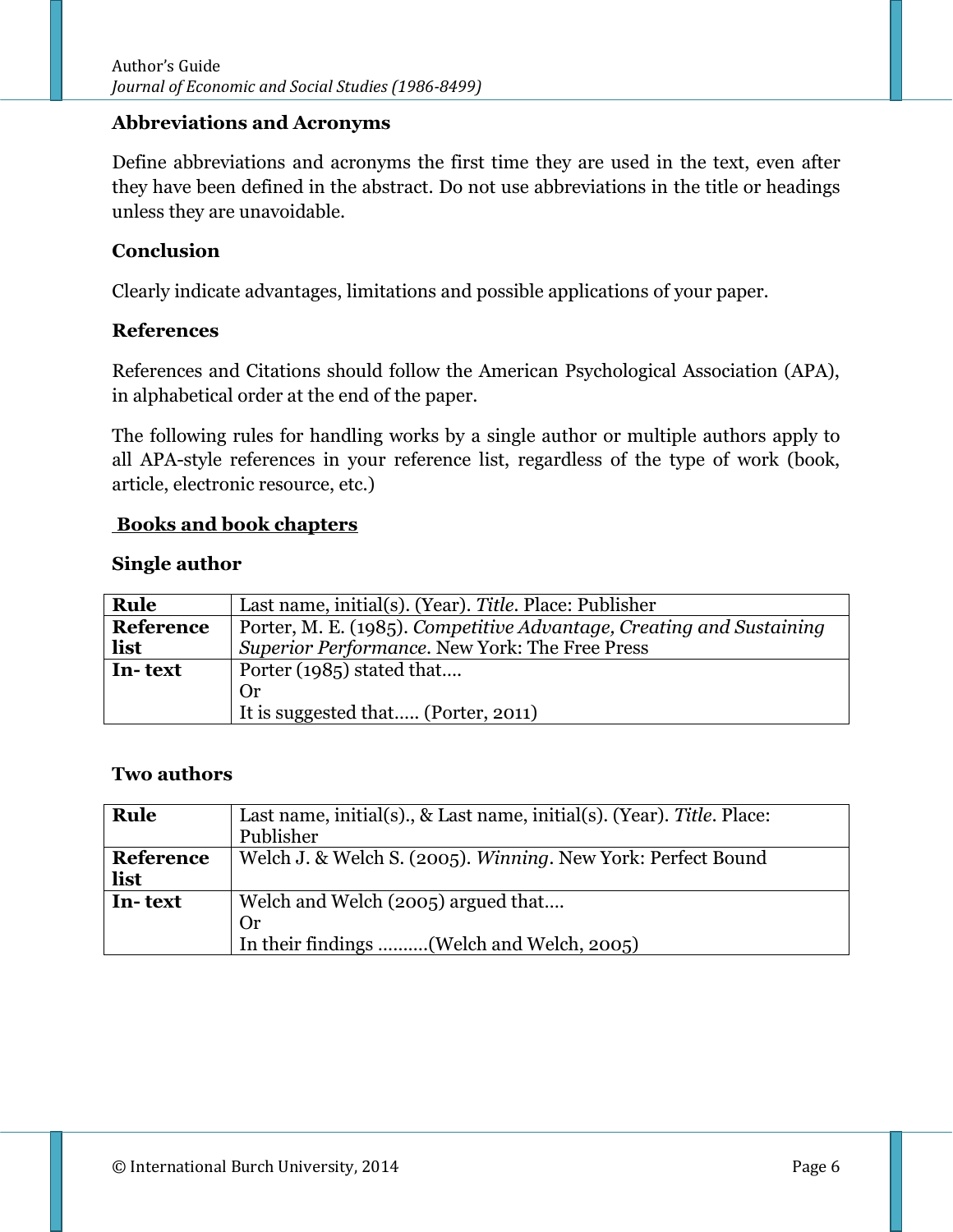#### **Three or more authors**

| Rule      | Last name, initial(s)., Last name, initial(s)., & Last name, initial(s). |
|-----------|--------------------------------------------------------------------------|
|           | (Year). Title. Place: Publisher                                          |
| Reference | Schneider, Z., Whitehead, D., & Elliott, D. (2007). Nursing and          |
| list      | Midwifery Research: Methods and Appraisal for Evidence-based             |
|           | Practice (3rd ed.). Mauriceville, Australia: Elsevier Australia.         |
| In-text   | First citation:                                                          |
|           | Schneider, Whitehead, and Elliot (2007) showed that                      |
|           | Subsequent citations:                                                    |
|           | Schneider et al. (2007) showed that                                      |

# **Edited book**

| Rule      | Last name, initial(s). (Ed.). (Year). Title. Place: Publisher                    |
|-----------|----------------------------------------------------------------------------------|
| Reference | Cash, T.F., & Smolak, L. (Eds). (2011). <i>Body Image: A Handbook of</i>         |
| list      | Science, Practice, and Prevention (2 <sup>nd</sup> ed.) New York: Guilford Press |
| In-text   | Cash and Smolak (2011) stated that                                               |
|           | Or                                                                               |
|           | It was argued (Cash and Smolak, 2011)                                            |

#### **Unknown author**

| Rule             | Title (ed). (Year). Place: Publisher                                                                                                                |
|------------------|-----------------------------------------------------------------------------------------------------------------------------------------------------|
| <b>Reference</b> | Merriam-Webster's Collegiate Dictionary (10th ed.). (1993). Springfield,                                                                            |
| list             | MA: Merriam-Webster                                                                                                                                 |
| In-text          | The Merriam-Webster's Collegiate Dictionary (1993, p. 11) defines this                                                                              |
|                  | as                                                                                                                                                  |
|                  | Note: When your essay includes parenthetical citations of sources with<br>no author named, use a shortened version of the source's title instead of |
|                  | an author's name. Use quotation marks and italics as appropriate. For                                                                               |
|                  | example, parenthetical citations of the source above would appear as                                                                                |
|                  | follows: (Merriam-Webster's, 1993).                                                                                                                 |

## **E-book**

| Rule      | Last name, initial(s). Year. Title (ed). Retrieved from URL     |
|-----------|-----------------------------------------------------------------|
| Reference | Krames, J.A. (2002). The Jack Welch Lexicon of Leadership.      |
| list      | Retrieved from                                                  |
|           | http://www.strategicmanagement.ir/portal/files/articles/eBooks/ |
| In-text   | Krames (2002) stated that                                       |
|           | It was mentioned that (Krames, 2002)                            |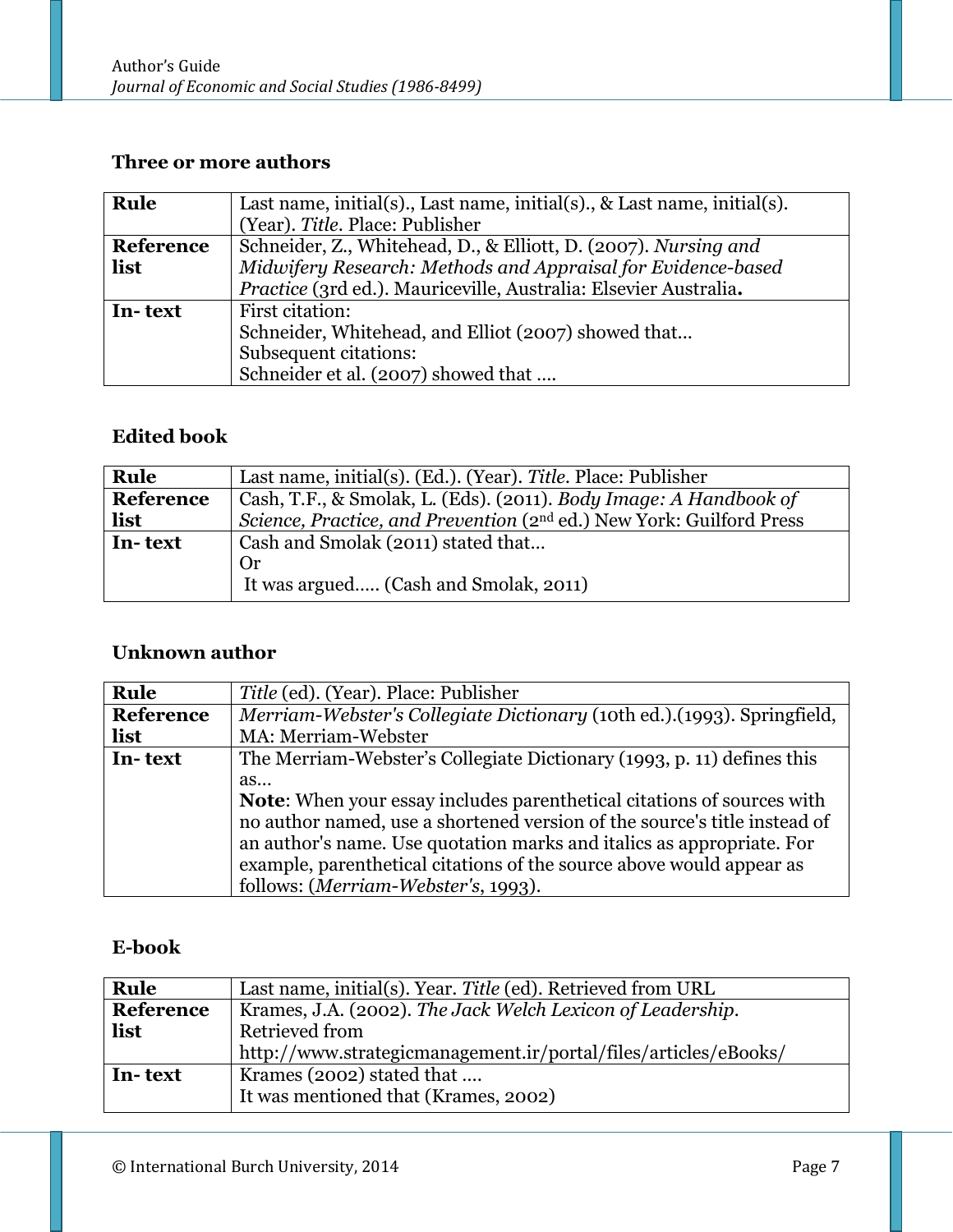#### **Thesis**

#### **Thesis found on a database (ProQuest, Ulrichs, etc.)**

| Rule      | Last name, initial(s). (Year). Title of master's thesis or PhD dissertation |
|-----------|-----------------------------------------------------------------------------|
|           | (PhD dissertation or master's thesis). Retrieved from Name of Database      |
|           | (Accession or Order No.)                                                    |
| Reference | Richards, R. A. (1987). A Geographical Analysis of Patterns of Mortality    |
| list      | and Ill-Health in Wales (Doctoral dissertation). Retrieved from             |
|           | ProQuest Dissertations & Theses A&I. (DX97003)                              |
| In-text   | Richards (1987) stated that                                                 |
|           | Or                                                                          |
|           | It argued (Richards, 1987)                                                  |

## **Official publication**

\*An official publication is a publication published by Parliament, a governmental body (BH or foreign), devolved government or an international organization such as the EU or WHO.

| Rule              | Corporate author. (Year). Title. (Series or reference number). Place:<br>Publisher                                                                      |
|-------------------|---------------------------------------------------------------------------------------------------------------------------------------------------------|
| Reference<br>list | Agencija za statistiku BiH. (2014). Industrijska proizvodnja<br>u Bosni i Hercegovini u 2013. (TB 05). Fojnica: Štamparija Fojnica d.d.                 |
| In-text           | Agency for Statistics of Bosnia and Herzegovina (2014) reported that<br>It was reported that (Agency for Statistics of Bosnia and Herzegovina,<br>2014) |

## **Online official publication**

| Rule               | Corporate author. (Year). Title. (Series or reference number). Retrieved<br>from URL                                                                            |
|--------------------|-----------------------------------------------------------------------------------------------------------------------------------------------------------------|
| Referenc<br>e list | Agency for Statistics of Bosnia and Herzegovina (2013). Annual Report<br>for 2012. Retrieved from<br>http://www.bhas.ba/dokumenti/IZVJESCE%20O%20RADU%202012.pd |
| In-text            | Agency for Statistics of Bosnia and Herzegovina (2013) reported that<br>It was reported that (Agency for Statistics of Bosnia and Herzegovina,<br>2013)         |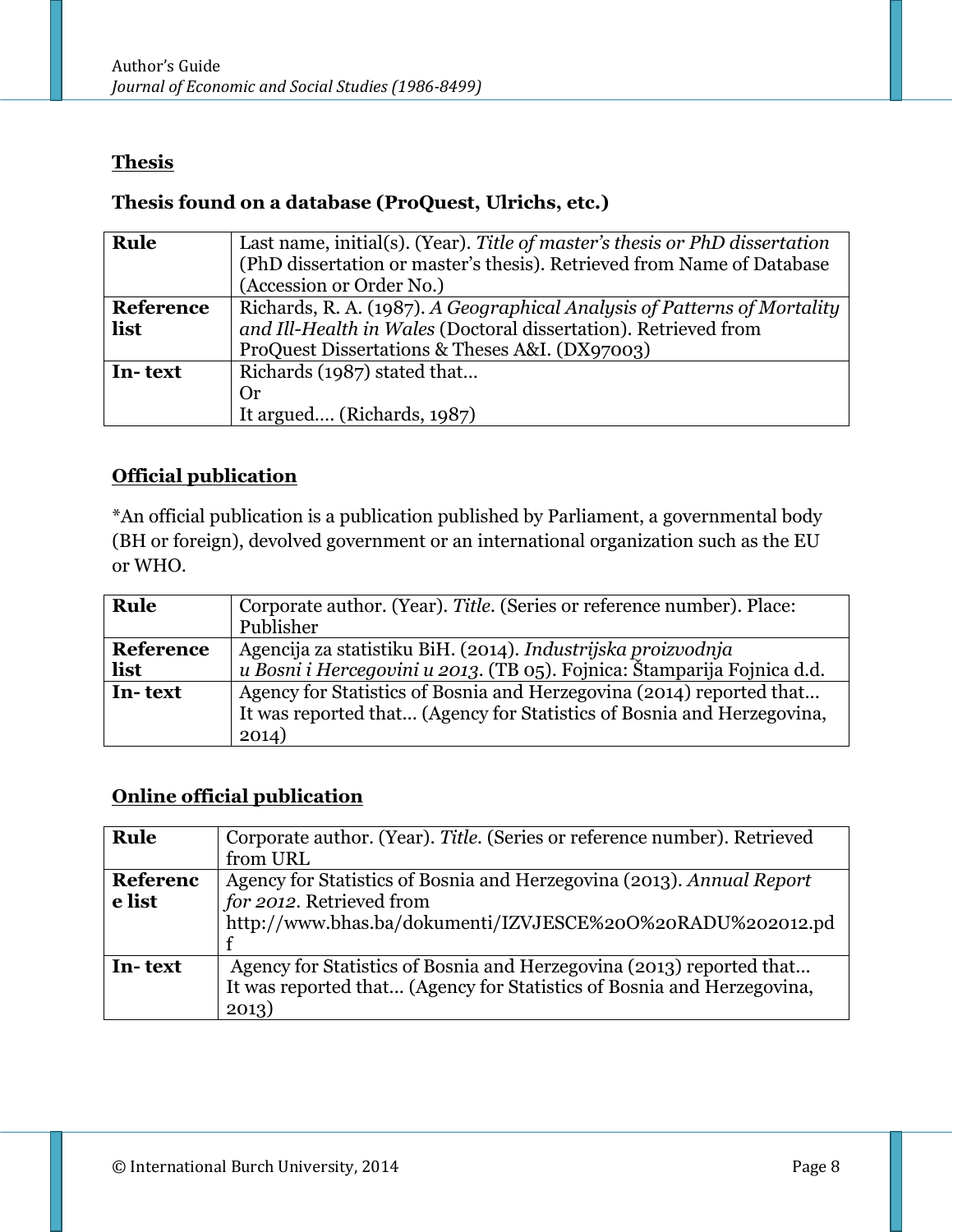# **Journal articles and conference proceedings**

#### **Journal article from printed version**

| Rule      | Last name, initial(s)., & Last name, initial(s). (Year). Article title. |
|-----------|-------------------------------------------------------------------------|
|           | Journal title, Volume Number (issue or part number if needed), page     |
|           | numbers                                                                 |
| Reference | Dursun S., & Acar R. (2011). Reasons of the arid aria formation in      |
| list      | Turkey and the necessary measure applications. Journal of Science and   |
|           | Technology, $1(1)$ , 9-20                                               |
| In-text   | Dursun and Acar (2011) stated that                                      |
|           | Or                                                                      |
|           | It was shown(Dursun and Acar, 2011)                                     |

## **Online journal article**

| Rule      | Last name, initial(s)., & Last name, initial(s). (Year). Article title.  |
|-----------|--------------------------------------------------------------------------|
|           | Journal title, volume, page numbers. DOI or journal homepage URL         |
| Reference | Lusardi, A. & Mitchell, O. S. (2014). The economic importance of         |
| list      | financial literacy: theory and evidence. Journal of Economic Literature, |
|           | 52(1): 5-44. DOI: 10.1257/jel.52.1.5                                     |
| In-text   | Lusardi and Mitchel (2014) stated that                                   |
|           | It was argued that (Lusardi and Mitchel, 2014)                           |

# **Article from the internet**

| Rule      | Last name, initial(s). (Year, Month, Day of posting the article online). |  |  |  |  |
|-----------|--------------------------------------------------------------------------|--|--|--|--|
|           | Title. Web page title. Retrieved from URL                                |  |  |  |  |
| Reference | Schlesinger, J. (2012, July 17). How to protect against financial scams. |  |  |  |  |
| list      | Moneywatch. Retrieved from: http://www.cbsnews.com/news/how-to-          |  |  |  |  |
|           | protect-against-financial-scams/                                         |  |  |  |  |
| In-text   | Schlesinger (2012) explained that                                        |  |  |  |  |
|           | It was emphasized that (Schlesinger, 2012)                               |  |  |  |  |

# **Newspaper article**

| Rule      | Author, A.A. (date). Title of article. Title of Newspaper, page.       |  |  |  |  |  |
|-----------|------------------------------------------------------------------------|--|--|--|--|--|
| Reference | Ruddick, G. (2013, October 3). Tesco suffers sales slump in all global |  |  |  |  |  |
| list      | businesses;                                                            |  |  |  |  |  |
|           | UK rivals gain ground but boss Clarke confident turnaround plan is     |  |  |  |  |  |
|           | working. Daily Telegraph, p. 1                                         |  |  |  |  |  |
| In-text   | Ruddick (2103) stated that                                             |  |  |  |  |  |
|           | Or                                                                     |  |  |  |  |  |
|           | It was shown (Ruddick, 2013)                                           |  |  |  |  |  |
|           |                                                                        |  |  |  |  |  |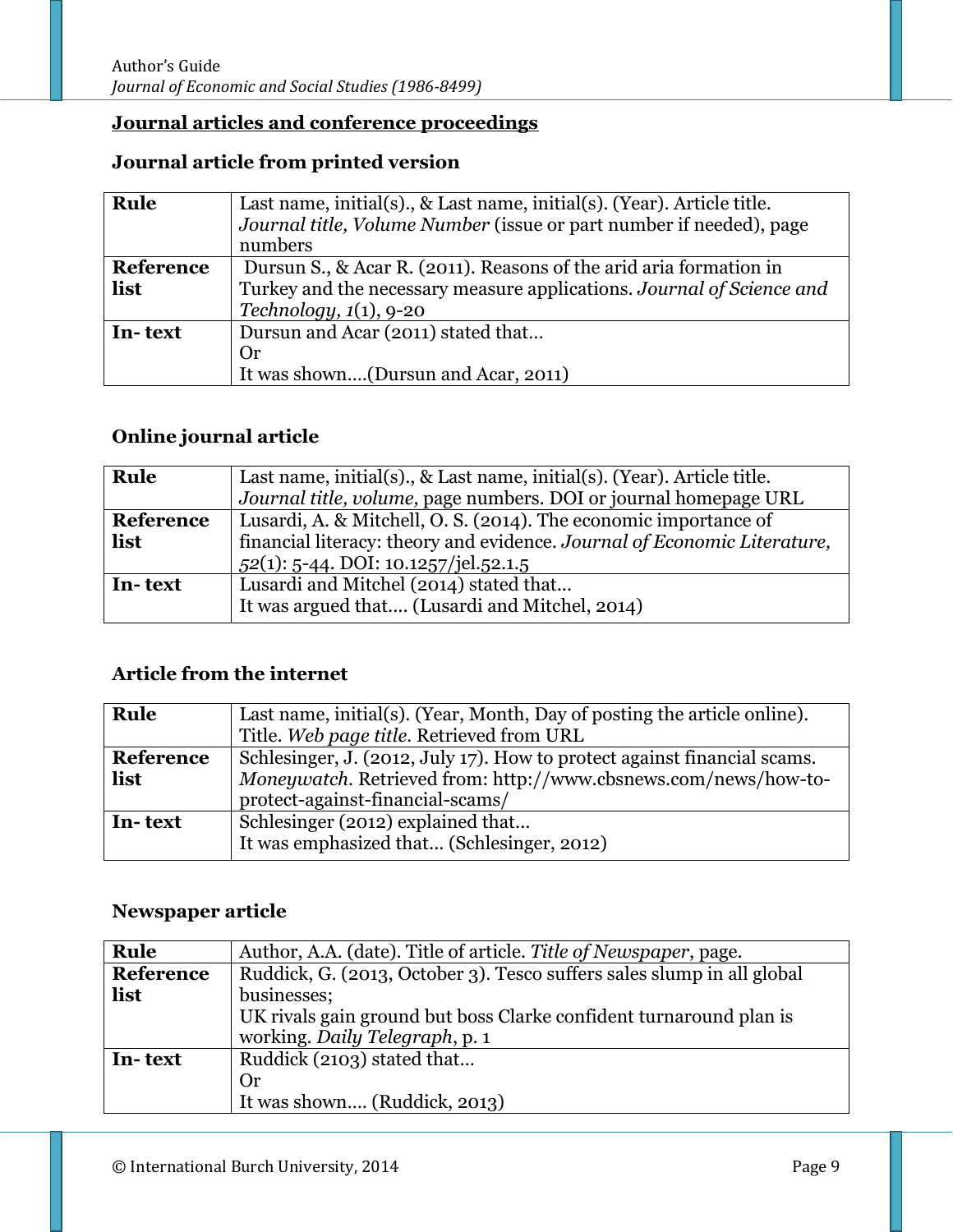# **Conference and Symposium proceedings**

## **Conference paper in published proceedings**

| Rule      | Last name, initial(s)., Last name, initial(s). (Year). Paper title.           |  |  |  |  |  |
|-----------|-------------------------------------------------------------------------------|--|--|--|--|--|
|           | <i>Proceedings title, volume, page numbers. DOI: number* (if there added)</i> |  |  |  |  |  |
| Reference | Herculano-Houzel, S., Collins, C.E., Wong, P., Kaas, J. H., & Lent, R.        |  |  |  |  |  |
| list      | (2008). The basic nonuniformity of the cerebral cortex. Proceedings of        |  |  |  |  |  |
|           | the National Academy of Sciences, USA, 105, 12593-12598. DOI:                 |  |  |  |  |  |
|           | 10.1073/pnas.0805417105                                                       |  |  |  |  |  |
| In-text   | Herculano-Houzel et al. (2008) stated that                                    |  |  |  |  |  |
|           | Or                                                                            |  |  |  |  |  |
|           | It was explained (Herculano-Houzel et al., 2008)                              |  |  |  |  |  |

## **Conference paper (unpublished)**

| Rule      | Last name, initials. (Year, Month). Title of paper or poster. Paper or    |  |  |  |  |
|-----------|---------------------------------------------------------------------------|--|--|--|--|
|           | poster presented at the meeting of Organization name, Location.           |  |  |  |  |
| Reference | Ryan, R. M., & Openshaw, L. (2003, January). Flavor enhancement and       |  |  |  |  |
| list      | public perceptions of health risks. Paper presented at the meeting of the |  |  |  |  |
|           | Institute of Food Science and Technology, London.                         |  |  |  |  |
| In-text   | Ryan and Openshaw (2003) stated that                                      |  |  |  |  |
|           | <b>Or</b>                                                                 |  |  |  |  |
|           | It was argued (Ryan and Openshaw, 2003)                                   |  |  |  |  |

# **Web pages**

| Rule      | Author, A. (date). Title of document [Format description]. Retrieved |  |  |  |  |
|-----------|----------------------------------------------------------------------|--|--|--|--|
|           | from http://xxxxxxxx                                                 |  |  |  |  |
| Reference | Lee, J. (2014, October, 29). Kinship and family ties. Retrieved from |  |  |  |  |
| list      | http://www.postcolonialweb.org/nz/maorijlg2b.html                    |  |  |  |  |
| In-text   | Lee $(2014)$ stated that                                             |  |  |  |  |
|           | Or                                                                   |  |  |  |  |
|           | It was explained  (Lee, 2014)                                        |  |  |  |  |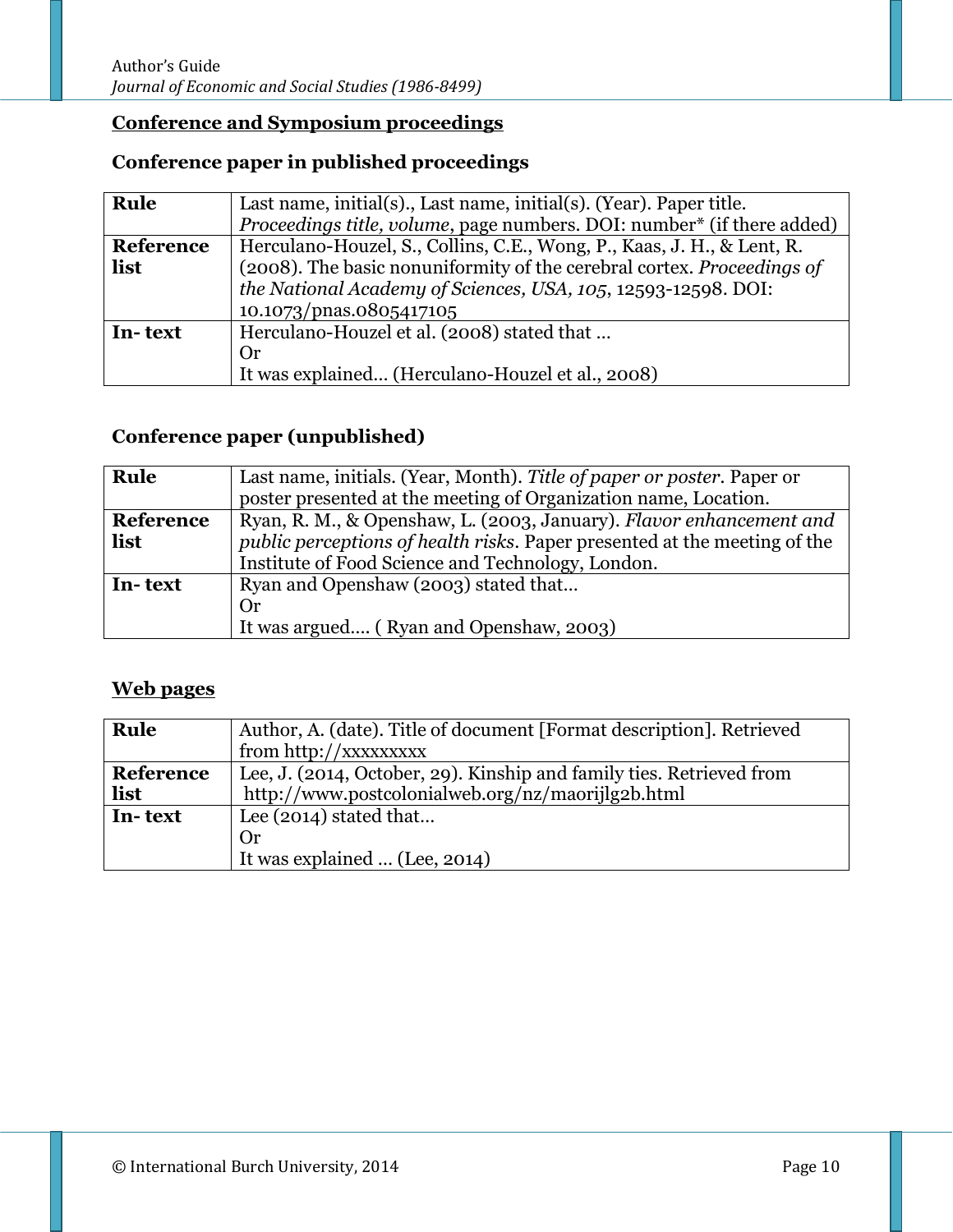# **Other examples and solutions offered by American Psychological Association**

How to Cite Something You Found on a Website in APA Style: What to Do When Information Is Missing?

| What's           | <b>Solution</b> | <b>Reference template</b> |                   |                   |                   |  |  |
|------------------|-----------------|---------------------------|-------------------|-------------------|-------------------|--|--|
| <b>Missing</b>   |                 | <b>Position A</b>         | <b>Position B</b> | <b>Position C</b> | <b>Position D</b> |  |  |
| Nothing:         | N/A             | Author. A.                | (date)            | Title of the      | Retrieved         |  |  |
| I've got all     |                 |                           |                   | document          | from URL          |  |  |
| the pieces       |                 |                           |                   | [Format]          |                   |  |  |
| <b>Author</b> is | Substitute      | Title of the              | (date)            | Retrieved         |                   |  |  |
| missing          | title for the   | document                  |                   | from URL          |                   |  |  |
|                  | author          | [Format]                  |                   |                   |                   |  |  |
| Date is          | Use "n.d" for   | Author. A.                | (n.d)             | Title of the      | Retrieved         |  |  |
| missing          | no date         |                           |                   | document          | from URL          |  |  |
|                  |                 |                           |                   | [Format]          |                   |  |  |
| <b>Title is</b>  | Describe the    | Author. A.                | (date)            | [Description      | Retrieved         |  |  |
| missing          | document        |                           |                   | of the            | from URL          |  |  |
|                  | inside the      |                           |                   | document ]        |                   |  |  |
|                  | square          |                           |                   |                   |                   |  |  |
|                  | brackets []     |                           |                   |                   |                   |  |  |
| <b>Author</b>    | Combine         | Title of the              | (n.d)             | Retrieved         |                   |  |  |
| and date         | author and      | document                  |                   | from URL          |                   |  |  |
| are both         | date            | [Format]                  |                   |                   |                   |  |  |
| missing          | methods         |                           |                   |                   |                   |  |  |
| Author           | Combine         | [Description              | (date)            | Retrieved         |                   |  |  |
| and title        | author and      | of the                    |                   | from URL          |                   |  |  |
| are both         | title           | document ]                |                   |                   |                   |  |  |
| missing          | methods         |                           |                   |                   |                   |  |  |
| Date and         | Combine         | Author. A.                | (n.d)             | [Description      | Retrieved         |  |  |
| title are        | date and        |                           |                   | of the            | from URL          |  |  |
| both             | title           |                           |                   | document ]        |                   |  |  |
| missing          | methods         |                           |                   |                   |                   |  |  |
| Author,          | Combine all     | [Description              | (n.d)             | Retrieved         |                   |  |  |
| date and         | three           | of the                    |                   | from URL          |                   |  |  |
| title are        | methods         | document ]                |                   |                   |                   |  |  |
| missing          |                 |                           |                   |                   |                   |  |  |

Source: American Psychological Association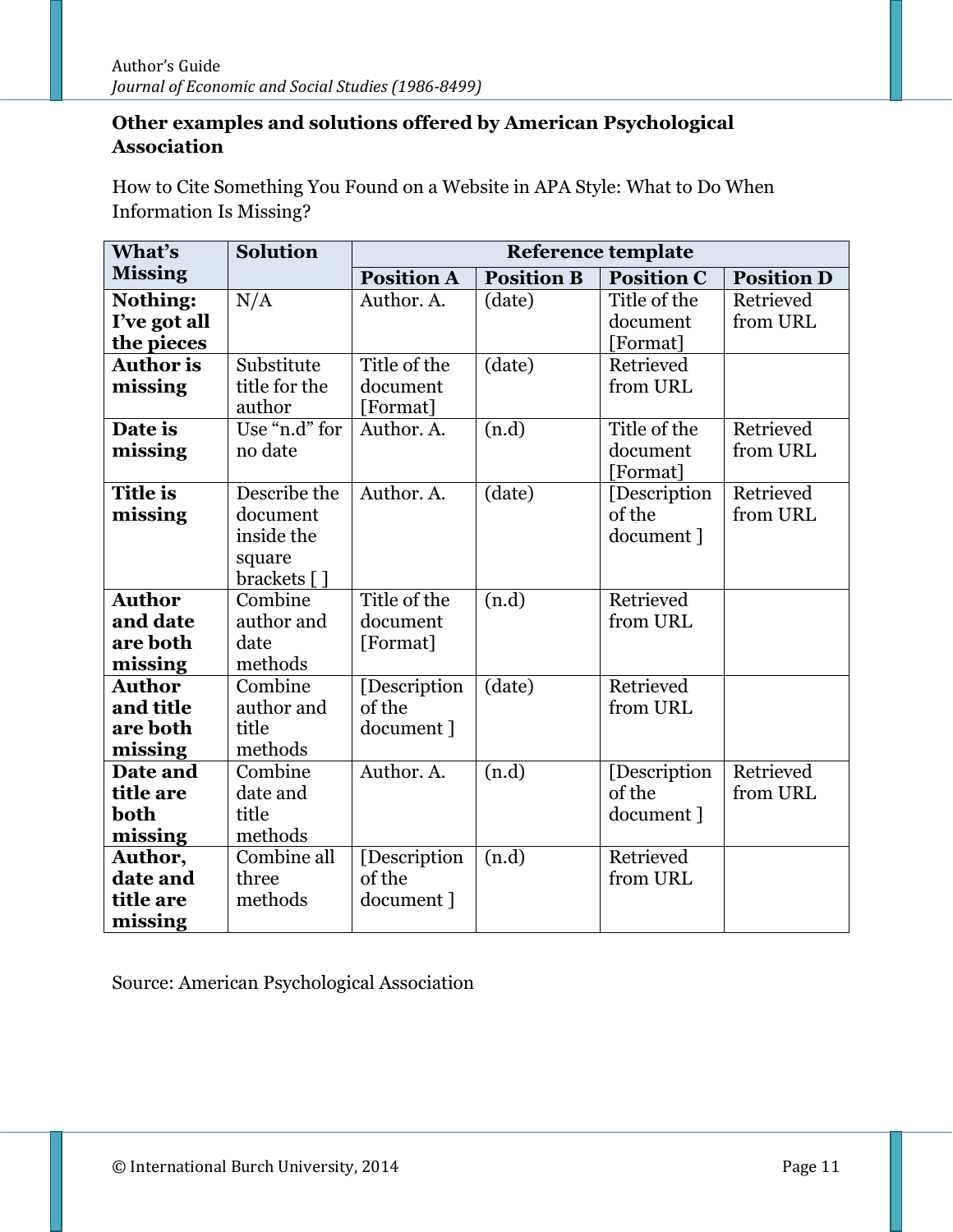# **How to Capitalize and Format Reference Titles in APA Style**

APA Style has special formatting rules for the titles of the sources you use in your paper, such as the titles of books, articles, book chapters, reports, and web pages. The different formats that might be applied are capitalization, italics and quotation marks, and they are used in different combinations for different kinds of sources in different contexts. (Lee, 2012)

The formatting of the titles of sources you use in your paper depends on two factors: (a) the independence of the source (stands alone vs. part of a greater whole) and (b) the location of the title (in the text of the paper vs. in the reference list entry). The table below provides formatting directions and examples:

| Independence of source       | <b>Text</b>   |               | Reference List |              |
|------------------------------|---------------|---------------|----------------|--------------|
|                              | Treatment     | Example       | Treatment      | Example      |
| <b>Stands alone</b>          | Italic, title | Gone With     | Italic,        | Gone with    |
|                              | case          | the Wind      | sentence       | the wind     |
| (e.g., book, e-book, report  |               |               | case           |              |
| [technical, government,      |               |               |                |              |
| etc.], dissertation, thesis, |               |               |                |              |
| film, video, television      |               |               |                |              |
| series, podcast, YouTube     |               |               |                |              |
| video, artwork, map, music   |               |               |                |              |
| album, unpublished           |               |               |                |              |
| manuscript)                  |               |               |                |              |
| Part of a greater whole      | Inside        | "Longitudinal | Not inside     | Longitudinal |
|                              | double        | Impact of     | any            | impact of    |
| (e.g., journal article, book | quotation     | Parental and  | quotation      | parental and |
| chapter, e-book chapter,     | marks, title  | Adolescent    | marks,         | adolescent   |
| newspaper article,           | case          | Personality   | sentence       | personality  |
| magazine article, blog post, |               | $^{0n}$       | case           | on parenting |
| television episode,          |               | Parenting"    |                |              |
| webisode, webpage, tweet,    |               |               |                |              |
| Facebook update,             |               |               |                |              |
| encyclopedia entry,          |               |               |                |              |
| Wikipedia entry, dictionary  |               |               |                |              |
| entry, song)                 |               |               |                |              |

Source: American Psychological Association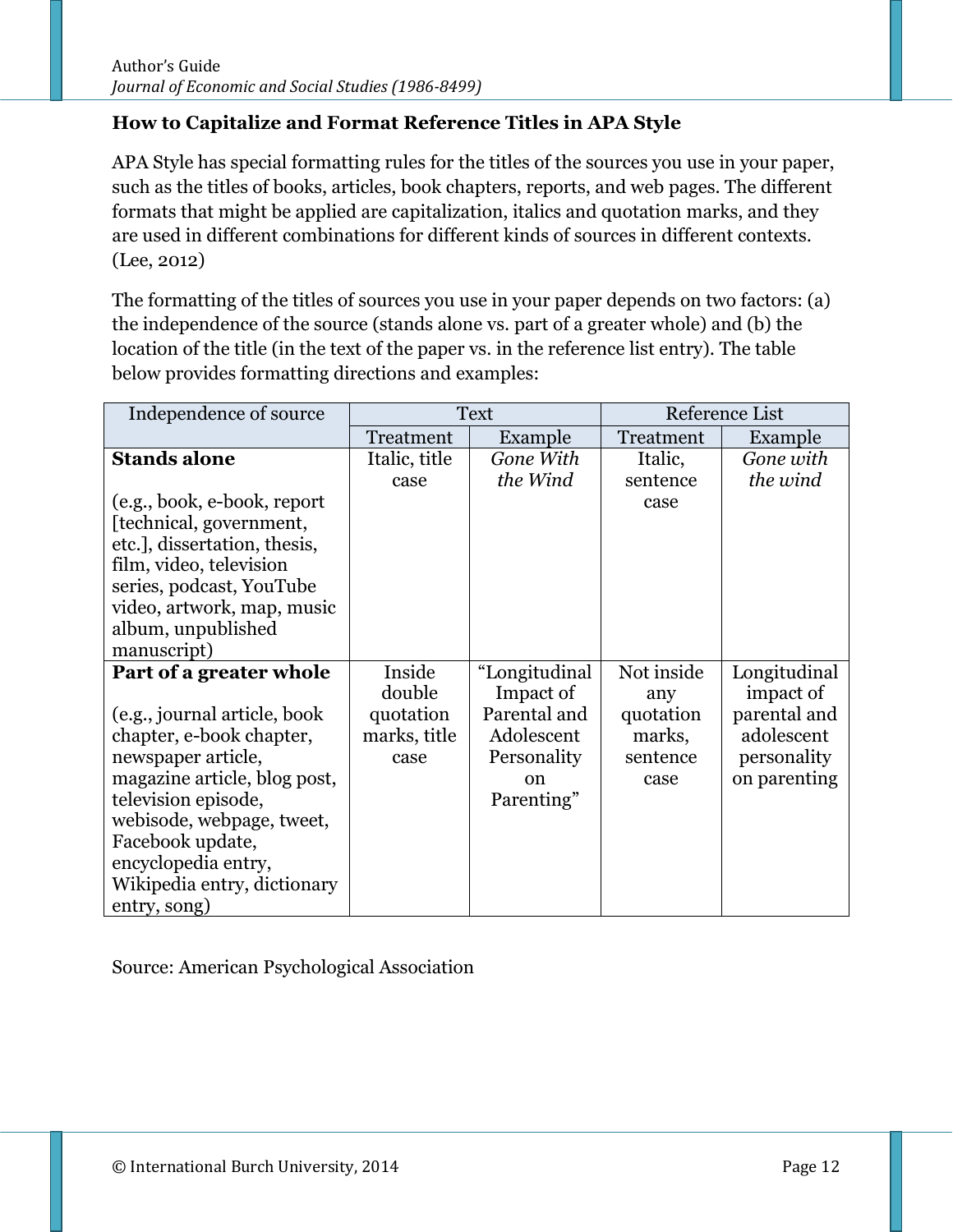# **Additional instructions**

### **Two or More Works by the Same Author**

Use the author's name for all entries and list the entries by the year (earliest comes first).

- Berndt, T. J. (1981).
- $\bullet$  Berndt, T. J. (1999).

When an author appears both as a sole author and in another citation, as the first author of a group, list the one-author entries first.

- Berndt, T. J. (1999). Friends' influence on students' adjustment to school. *Educational Psychologist, 34*, 15-28.
- Berndt, T. J., & Keefe, K. (1995). Friends' influence on adolescents' adjustment to school. *Child Development, 66,* 1312-1329.

References that have the same first author and different second and/or third authors are arranged alphabetically by the last name of the second author or the last name of the third if the first and second authors are the same.

- Wegener, D. T., Kerr, N. L., Fleming, M. A., & Petty, R. E. (2000). Flexible corrections of juror judgments: Implications for jury instructions. *Psychology, Public Policy, and Law, 6,* 629-654.
- Wegener, D. T., Petty, R. E., & Klein, D. J. (1994). Effects of mood on high elaboration attitude change: The mediating role of likelihood judgments. *European Journal of Social Psychology, 24*, 25-43.

# **Two or More Works by the Same Author in the Same Year**

If you are using more than one reference by the same author (or the same group of authors listed in the same order) published in the same year, organize them in the reference list alphabetically by the title of the article or chapter. Then assign letter suffixes to the year. Refer to these sources in your essay as they appear in your reference list, e.g.: "Berdnt (1981a) makes similar claims..."

- Berndt, T. J. (1981a). Age changes and changes over time in prosocial intentions and behavior between friends. *Developmental Psychology, 17*, 408-416.
- Berndt, T. J. (1981b). Effects of friendship on pro-social intentions and behavior. *Child Development, 52,* 636-643.